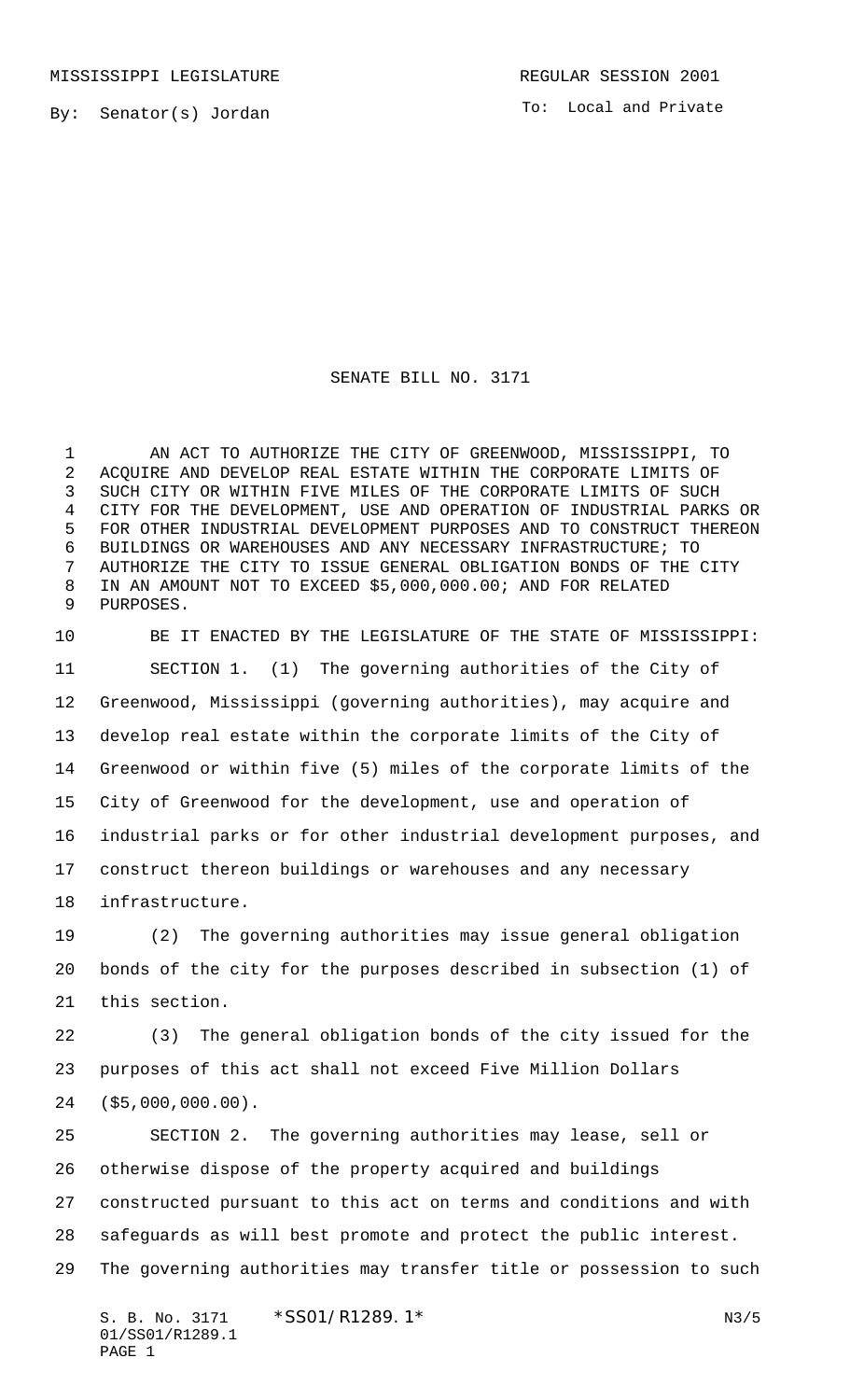property and buildings by warranty deed, lease, lease-purchase, bill of sale, contract or other customary business instrument in the same manner and to the same extent that any private corporation, association or person may now contract with reference to property of a similar nature. Any sale of real estate authorized pursuant to this act may be made at public or private sale. All income derived from the sale or lease of such property and buildings may be applied to the retirement of bonds issued pursuant to this act or deposited into the general fund of the city to be used for any lawful purpose.

 Contracts for the construction, improvement, equipping or furnishing of an industrial site authorized pursuant to this act shall be entered into upon the basis of public bidding pursuant to Section 31-7-1 et. seq.

S. B. No. 3171 \* SS01/R1289.1\* 01/SS01/R1289.1 PAGE 2 SECTION 3. Before the issuance of any bonds under the provisions of this act, the governing authorities shall adopt a resolution declaring its intention so to do, stating the maximum amount of the bonds proposed to be issued, the purpose for which the bonds are to be issued, and the date upon which the board of supervisors proposes to authorize the issuance of such bonds. Such resolution shall be published once a week for at least three (3) consecutive weeks in at least one (1) newspaper published in the city. The first publication of such resolution shall be made not less than twenty-one (21) days prior to the date fixed in such resolution to authorize the issuance of the bonds, and the last publication shall be made not more than seven (7) days prior to such date. If twenty percent (20%) or one thousand five hundred (1,500) of the qualified electors of the city, whichever is the lesser, shall file a written protest against the issuance of such bonds on or before the date specified in such resolution, then an election on the question of the issuance of such bonds shall be called and held as herein provided. If no such protest be filed, then such bonds may be issued without an election on the question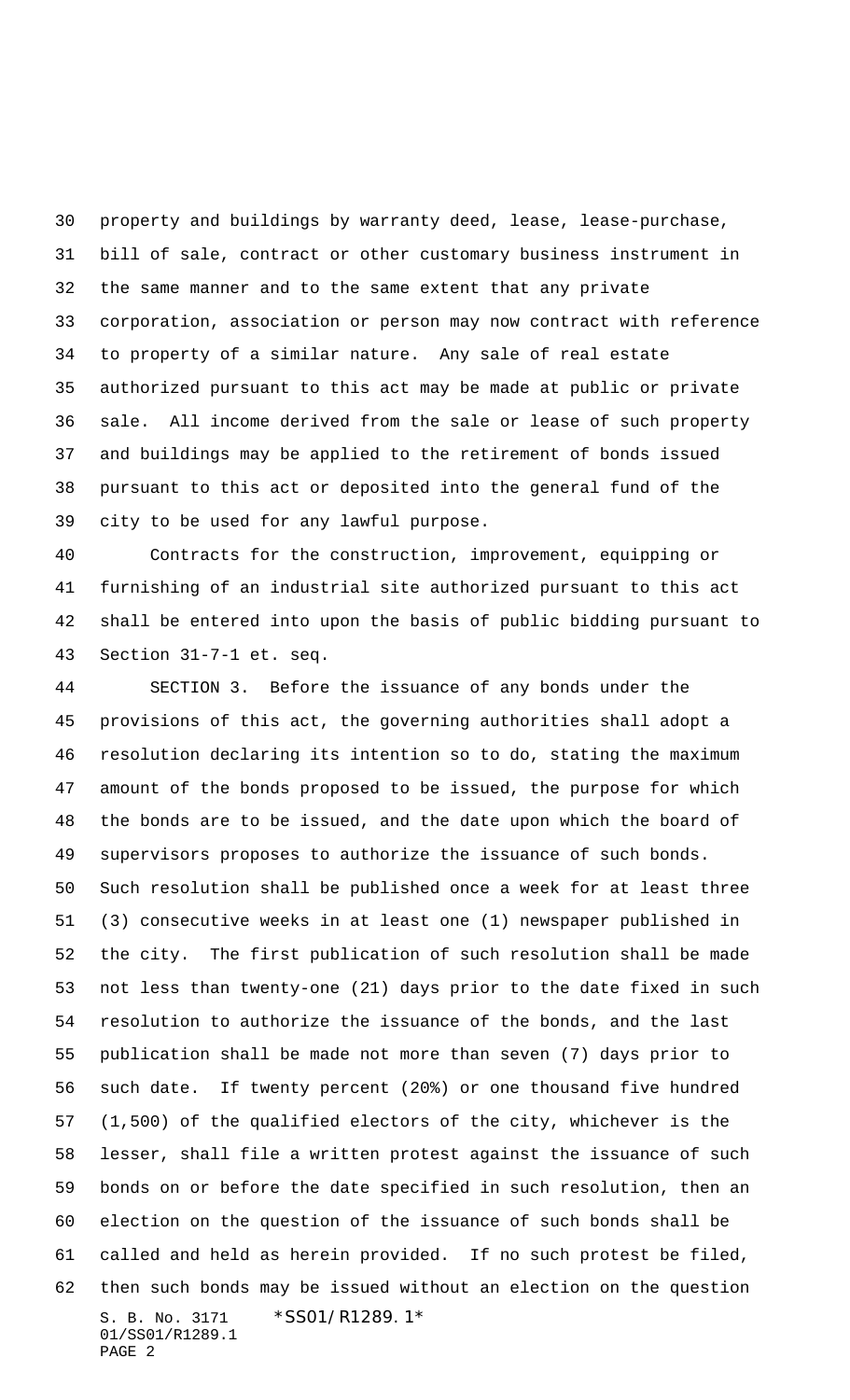of the issuance thereof at any time within a period of two (2) years after the date specified in the above-mentioned resolution; provided, however, that the governing authorities, in their discretion, may nevertheless call an election on such question, in which event it shall not be necessary to publish the resolution declaring its intention to issue the bonds as herein provided.

 SECTION 4. Whenever an election is to be called as provided in Section 3 of this act, notice of such election shall be signed by the city clerk and shall be published once a week for at least three (3) consecutive weeks in at least one (1) newspaper published in the county. The first publication of such notice shall be made not less than twenty-one (21) days prior to the date fixed for such election, and the last publication shall be made not more than seven (7) days prior to such date.

 SECTION 5. Such election shall be held, as far as is practicable, in the same manner as other elections are held in municipalities. At such election, all qualified electors of the City of Greenwood may vote, and the ballots used at such election shall have printed thereon a brief statement of the amount and purpose of the proposed bond issue and the words "FOR THE BOND ISSUE" and "AGAINST THE BOND ISSUE," and the voter shall vote by 84 placing a cross  $(x)$  or check mark  $(y)$  opposite his choice on the proposition.

S. B. No. 3171 \* SS01/R1289.1\* 01/SS01/R1289.1 PAGE 3 SECTION 6. When the results of the election on the question of the issuance of such bonds shall have been canvassed by the election commissioners of the city and certified by them to the governing authorities, it shall be the duty of such board of supervisors to determine and adjudicate whether or not a majority of the qualified electors who voted thereon in such election voted in favor of the issuance of such bonds, and unless a majority of the qualified electors who voted thereon in such election shall have voted in favor of the issuance of such bonds, then such bonds shall not be issued. If a majority of the qualified electors who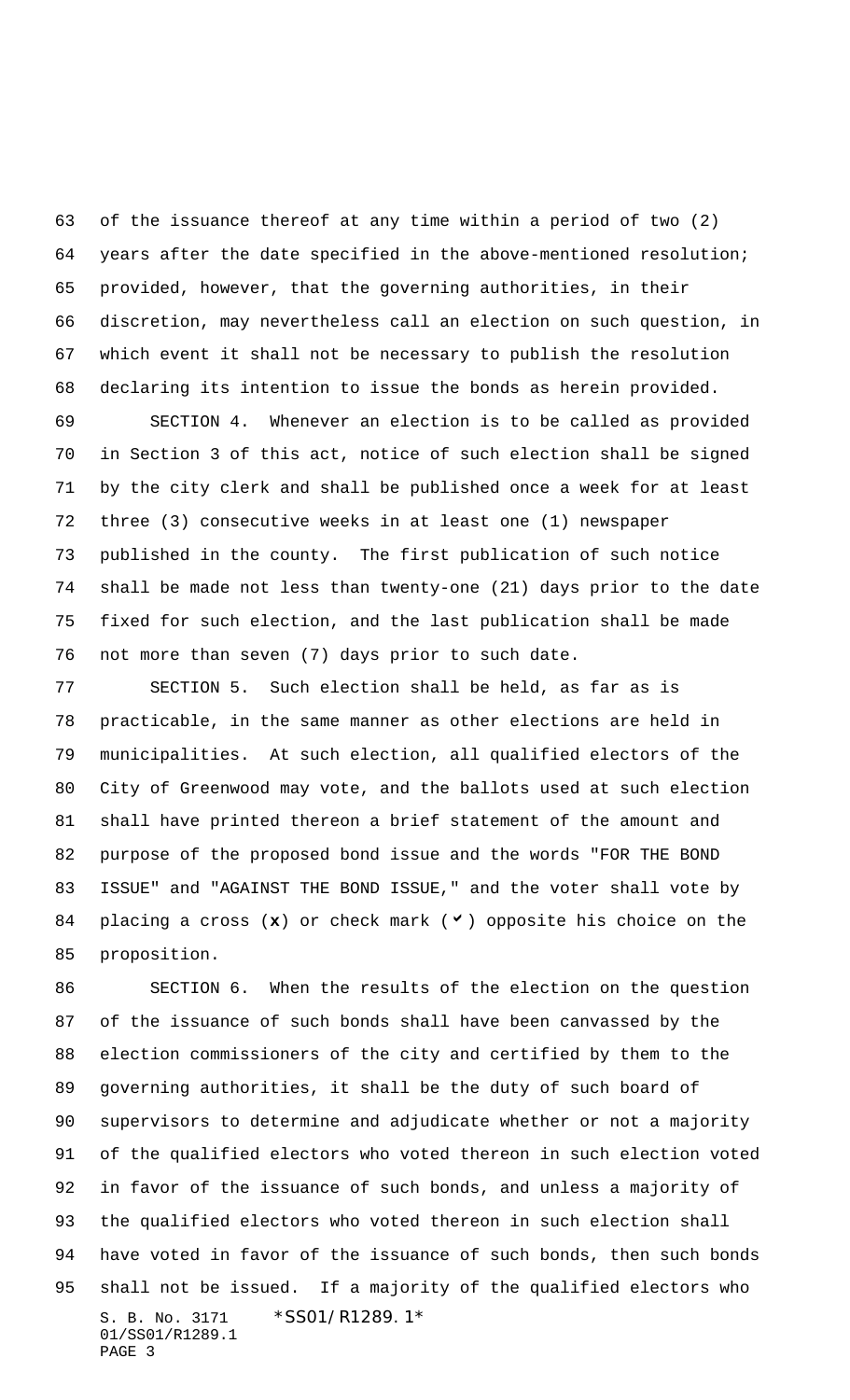vote thereon in such election vote in favor of the issuance of such bonds, then the governing authorities may issue such bonds, whether in whole or in part, within two (2) years after the date of the election or the date of the final favorable termination of any litigation affecting the issuance of such bonds.

 SECTION 7. All general obligation bonds issued under the provisions of this act shall be subject to the twenty percent (20%) debt limitation set forth in Section 21-33-303. Except as otherwise provided in this act, all bonds issued under the provisions of this act shall be issued and the proceeds managed in accordance with the provisions of Sections 21-33-301 et. seq.

 SECTION 8. This act, without reference to any other statute not referred to herein, shall be deemed to be full and complete authority for the borrowing of money and the issuing of bonds as authorized by the governing authorities and shall be construed as an additional and alternate method therefor.

 SECTION 9. Any bonds issued under the provisions of this act shall be validated in the manner provided by law.

 SECTION 10. The governing authorities are further authorized and empowered to adopt any and all lawful resolutions, orders or ordinances and do and perform any and all acts and things necessary and requisite to carry out the purposes of this act.

 SECTION 11. The governing authorities of the City of Greenwood shall submit this act, immediately upon approval by the Governor, or upon approval by the Legislature subsequent to a veto, to the Attorney General of the United States or to the United States District Court for the District of Columbia in accordance with the provisions of the Voting Rights Act of 1965, as amended and extended.

 SECTION 12. If this act is effectuated under Section 5 of the Voting Rights Act of 1965, as amended and extended, then this act shall take effect and be in force from and after the date it

S. B. No. 3171 \*SS01/R1289.1\* 01/SS01/R1289.1 PAGE 4